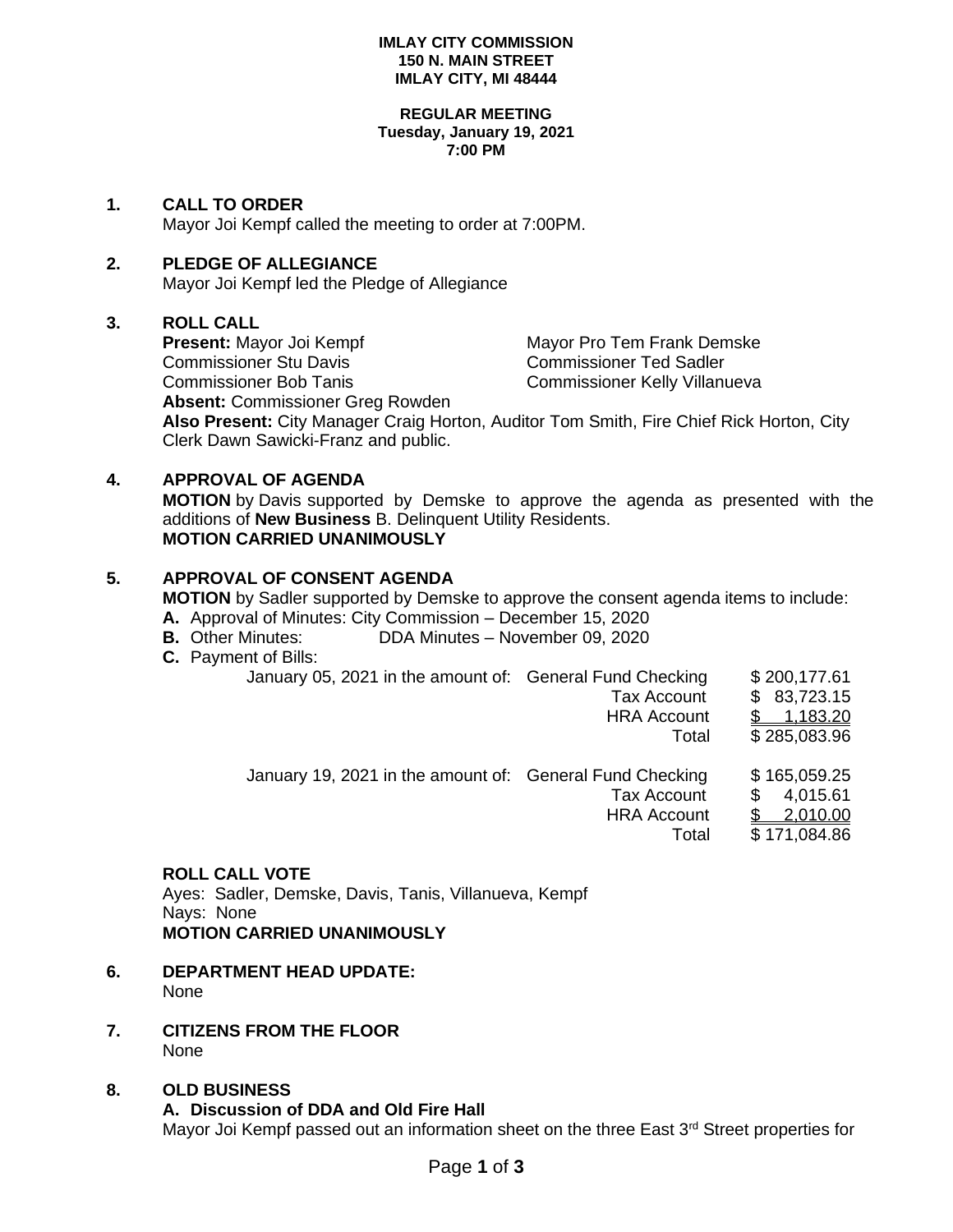#### **IMLAY CITY COMMISSION 150 N. MAIN STREET IMLAY CITY, MI 48444**

#### **REGULAR MEETING Tuesday, January 19, 2021 7:00 PM**

discussion: Old Fire Hall, Pole Barn and Old Sign Shop. City Manager Craig Horton explained that Fire Chief Rick Horton has moved most of the items from the old fire hall to the new fire hall and is concerned about the costs of utilities for operating two buildings and suggested that old fire hall be turned over to the DDA to start the planning for the "Year-Round Farmer's Market and Restaurant" for that location.

# **NO MOTION, DISCUSSION ONLY**

# **B. PENCHURA SPLASH PAD UPDATE**

City Manager Craig Horton explained that in the board packet there was information and an update from the contractor regarding the Splash Pad. **NO MOTION, DISCUSSION ONLY**

# **C. 2020 INFRASTRUCTURE IMPROVEMENTS UPDATE**

City Manager Craig Horton explained that in the board packet there is a report from John Olson, Project Manager from Spicer Group regarding the 2020 Infrastructure Improvements that are currently being worked on.

# **NO MOTION, DISCUSSION ONLY**

## **9. NEW BUSINESS**

# **A. 2019-2020 AUDIT PRESENTATION**

**Tom Smith** from Smith and Klaczkiewicz, PC Accounting, Audit and Consulting presented the audit report from June 30, 2020. He explained that he and his partner Rob Klaczkiewicz gather the financial evidence based on information provided by the city staff and then offers their opinion based on these findings. He stated that the city has a healthy fund balance position.

**MOTION** by Davis and supported by Tanis to accept the Fiscal Year 2019-2020 City of Imlay City Audit as presented.

## **ROLL CALL VOTE**

Ayes: Davis, Tanis, Sadler, Villanueva, Demske, Kempf Nays: None **MOTION CARRIED UNANIMOUSLY**

# **B. DELINQUENT UTILITY RESIDENTS**

City Clerk/Treasurer Dawn Sawicki-Franz explained that currently there are 51 accounts with delinquent utility bills that are past due by more than 90 days. While following normal procedures we are notifying the board that letters will be sent to each delinquent account with information stating that if these are not paid by February 5, 2021 the amounts remaining will be brought to the commission by resolution to add the balances remaining due to the summer 2021 tax bill by way of a lien.

**NO MOTION, DISCUSSION ONLY**

## **10. MANAGER'S REPORT**

City Manager Craig Horton stated that most items of discussion were added to the agenda. The work session is scheduled for Thursday, February 18, 2021 at 6pm.

## **11. OTHER BUSINESS**

Fire Chief Rick Horton stated that the flasher light at Borland has been installed and is waiting for the state to inspect. Once the state inspector tags it, DTE can come in and give it power. He